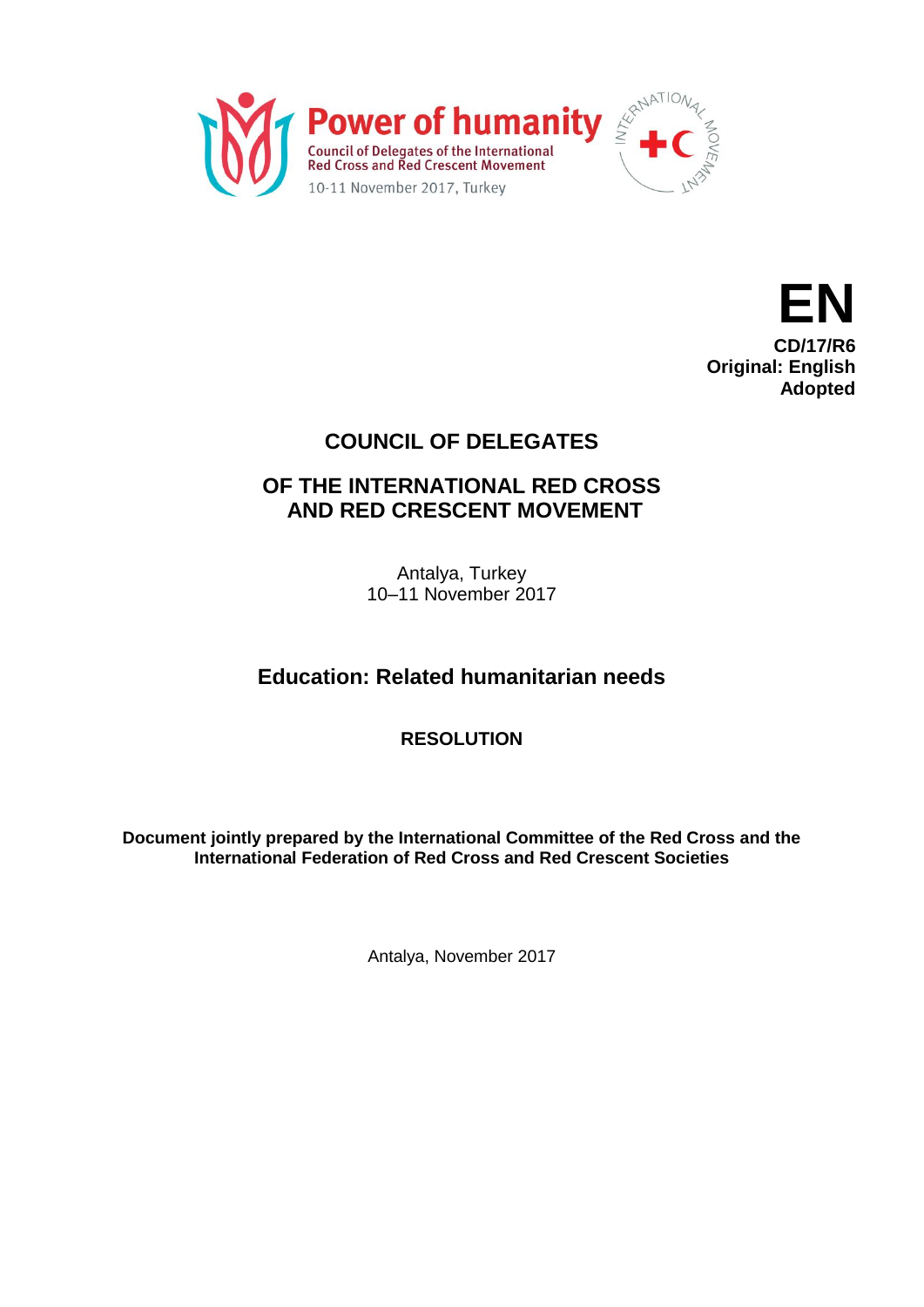#### **RESOLUTION**

#### **Education: Related humanitarian needs**

The Council of Delegates,

*acknowledging* the paramount role education plays in safeguarding human dignity and life, nurturing humanitarian values and hope for a better future, developing individuals' capacities, fortifying economic development and social cohesion, and building resilience and peace,

*considering* education as an essential public service and often one of the least supported and most disrupted of all essential public services, in particular in situations of armed conflict, disasters and other emergencies,

*noting with deep concern* the high number of people, including and in particular children, adolescents and young adults, whose education is denied, disrupted and/or limited as a result of such situations,

*recognizing* that people affected by these situations increasingly request support for education services once their most immediate basic needs have been met, *acknowledging* the value of volunteer-driven initiatives in providing these education services and *mindful* that ownership and responsibility for education lies primarily with States,

*aware* of the humanitarian repercussions the denial, disruption and/or limitation of education can have, in particular a significant negative impact on economic and social prospects, displacement, and a heightened risk of violence – including through children becoming associated with armed forces or non-State armed groups,

*recognizing* the importance of access to the best possible quality of education in the above-mentioned circumstances,

*aware* that various factors, including age, sex/gender, disability, health, legal status, deprivation of liberty and displacement, can further increase the risk and impact of education disruption,

*acknowledging* that damage to, destruction, takeover or use of education facilities for any other purpose than education can render education inaccessible and/or disrupt it,

*stressing* the importance of upholding the relevant rules of international law at all times, especially international human rights law, international refugee law and international humanitarian law (IHL), as applicable,

*noting with particular concern* the occurrence in armed conflicts of acts contrary to the applicable rules of IHL that specifically address education or otherwise contribute to ensuring continued access to or protection of education, including obligations concerning the protection of civilians and civilian objects in the conduct of hostilities, and the protection of children from recruitment or use by armed forces or non-State armed groups,

*recalling* all efforts and initiatives aimed at ensuring access to and continuity of education, as well as the safety and protection of students, education personnel and education facilities, including the promotion of humanitarian principles and values and the development of relevant knowledge and skills to alleviate and prevent human suffering, protect life and health, ensure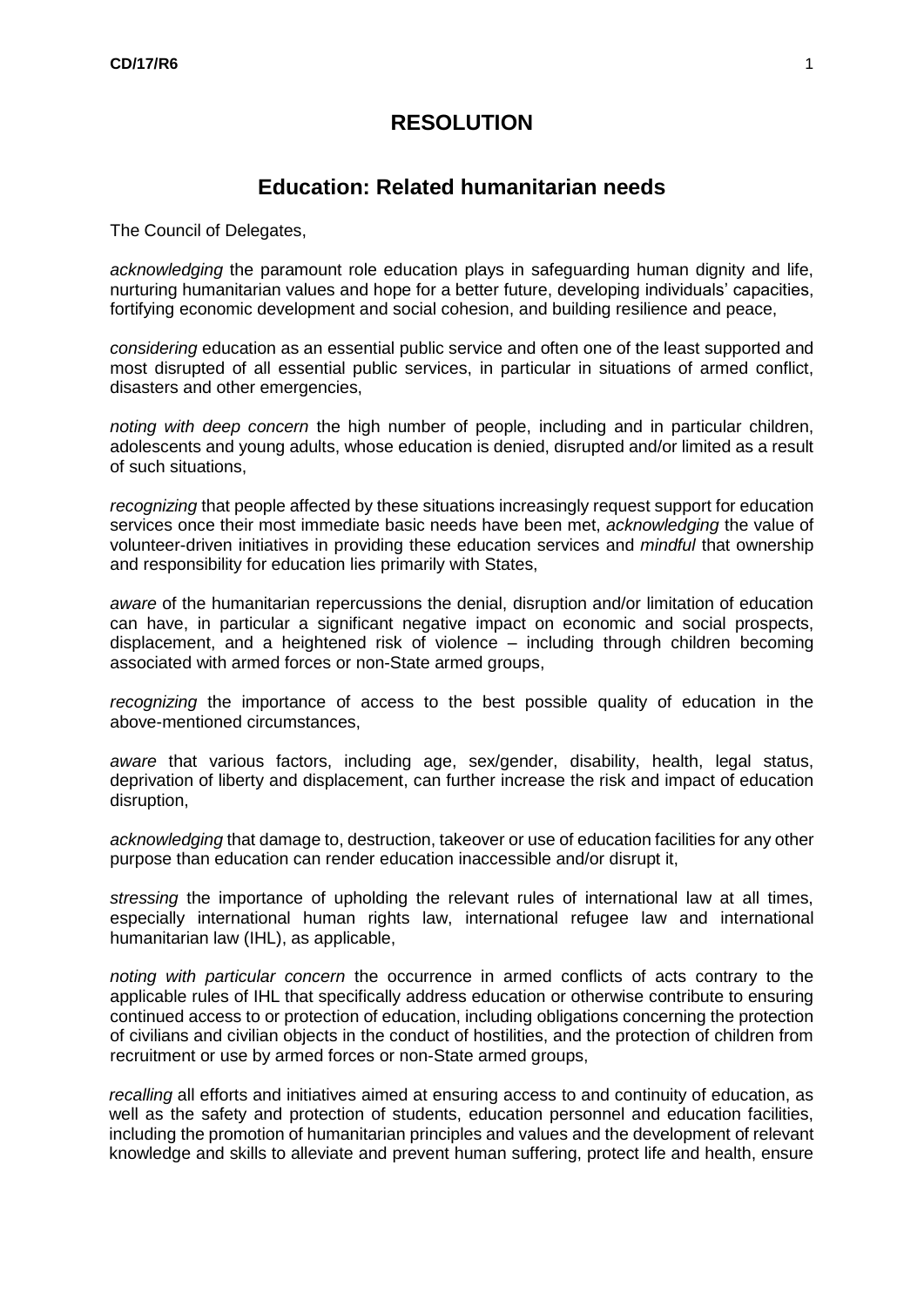respect for the human being, and strengthen resilience for all to live with dignity, helping and caring for one another,

*recalling also* contributions and commitments made by components of the International Red Cross and Red Crescent Movement (Movement) to these efforts and initiatives,

*recalling further* all relevant events, statutory decisions and pledges made by components of the Movement, especially Resolution 2 of the 31st International Conference of the Red Cross and Red Crescent (International Conference), "4-year action plan for the implementation of international humanitarian law" (especially Objective 2.1: To enhance the protection of children in armed conflict), and the pledges "Strengthening the protection of education during armed conflict" and "Changing minds, saving lives and building resilience through values-based education for all" signed at the 32nd International Conference,

*noting with appreciation* that the International Federation of Red Cross and Red Crescent Societies (IFRC) is exploring the possibility of including education as an additional area of focus in its future plan,

*appreciating* the current work and efforts of States, the Movement and all other relevant actors in addressing education-related matters, and *underlining* the complementary nature of the Movement's activities with those of others,

*recalling* the importance of the components of the Movement acting in accordance with the Fundamental Principles of the Movement, including when involved, pursuant to their mandates, in the area of education,

*stressing* the need to assess and mitigate potential risks associated with any such involvement,

- 1. *emphasizes* the importance of the rules of international law, including international human rights law, international refugee law, and IHL, as applicable, in ensuring access to and protecting education;
- 2. *recalls*, in the context of international and non-international armed conflict, in particular all existing IHL obligations that specifically address education or otherwise contribute to ensuring continued access to or protection of education; and *calls upon* all parties to armed conflict to respect their obligations under IHL in this regard in all circumstances;
- 3. *encourages* the components of the Movement, based on their unique added value from both an operational and policy perspective, as appropriate to their contexts and in accordance with their respective mandates, institutional focuses and capacities, to:
	- a. intensify their efforts to assess, analyse and respond to education-related humanitarian needs – especially to ensure access to, safety in, protection and continuity of education – including by systematically incorporating these needs into their riskreduction, emergency-preparedness, response and recovery plans and activities;
	- b. increase their efforts to promote, implement, disseminate and foster compliance with IHL provisions specifically addressing education or contributing to ensuring continued access to or protection of education, as appropriate;
	- c. take measures as appropriate with the authorities concerned and other relevant stakeholders to secure the continuation or, as necessary, the resumption of education provision;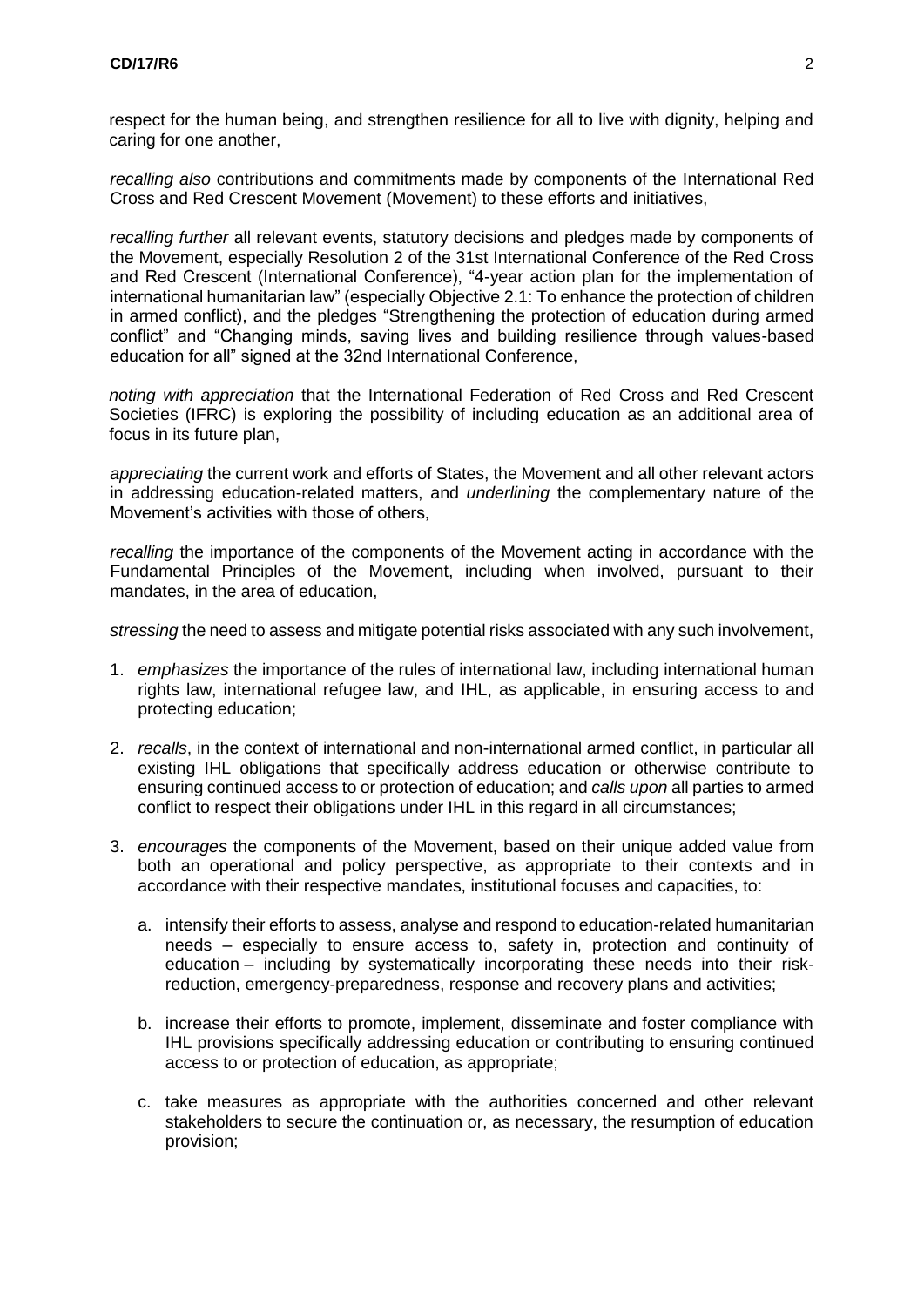- d. increase evidence-based research, data collection and analysis in order to guide and strengthen their multidisciplinary approaches and the effectiveness of their work in the area of education;
- e. commit to supporting efforts to identify emergency shelter alternatives to the use of education facilities, where such accommodation is necessary, or to limit the time education facilities are used for this purpose; as far as possible, to avoid soliciting the support of education personnel as first responders in sectors other than education; and, when any of these measures cannot be avoided, to endeavour to provide alternative solutions to enable education activities to take place;
- f. meaningfully engage those affected especially the education community, including children, adolescents and young adults – in decision-making processes and activities aimed at addressing their education-related humanitarian needs, in particular by supporting their capacity-building and the creation of a safe and enabling environment for them to act as agents of change;
- 4. *supports* the diverse engagement of the components of the Movement in the field of education, from both an operational and policy perspective, as appropriate to their contexts and in accordance with their respective mandates, institutional focuses and capacities, including to:
	- a. support, as appropriate, the authorities concerned and other relevant actors with the development or strengthening of adequate preparedness, response and recovery measures in the education sector – including the assessment and review of relevant domestic legal frameworks, procedures, policies and contingency plans, as well as investment in capacity-building for national and local institutions and in communitybased initiatives – so as to ensure that students and education personnel can continuously access education, understand the risks and adopt adequate behaviour to react appropriately and stay safe;
	- b. exert their influence in multilateral and bilateral forums to raise awareness about the humanitarian consequences of the disruption of education, and the importance of ensuring safe, equitable and continuous access to education; and offer their support, as appropriate, for any measures to strengthen the resilience of the education sector, especially regarding access, safety, protection and continuity as well as risk reduction and management;
	- c. promote and contribute to achieving globally harmonized approaches to strengthening preparedness, risk reduction, management and resilience in the education sector by using evidence-based, standardized and coherent methodologies and tools, adapted to the national context;
	- d. identify and support the provision of vocational or professional education, where appropriate, to increase capacities to prepare for, cope with and respond to humanitarian challenges;
	- e. promote and support the provision of skills- and values-based education to foster understanding and application of the Fundamental Principles and thereby contribute to building a culture of respect, dialogue and peace;
	- f. raise awareness about the need for and/or assist with the incorporation and provision of humanitarian education in its broad sense (including humanitarian principles and values as well as disaster management, risk reduction, resilience, first aid, hygiene